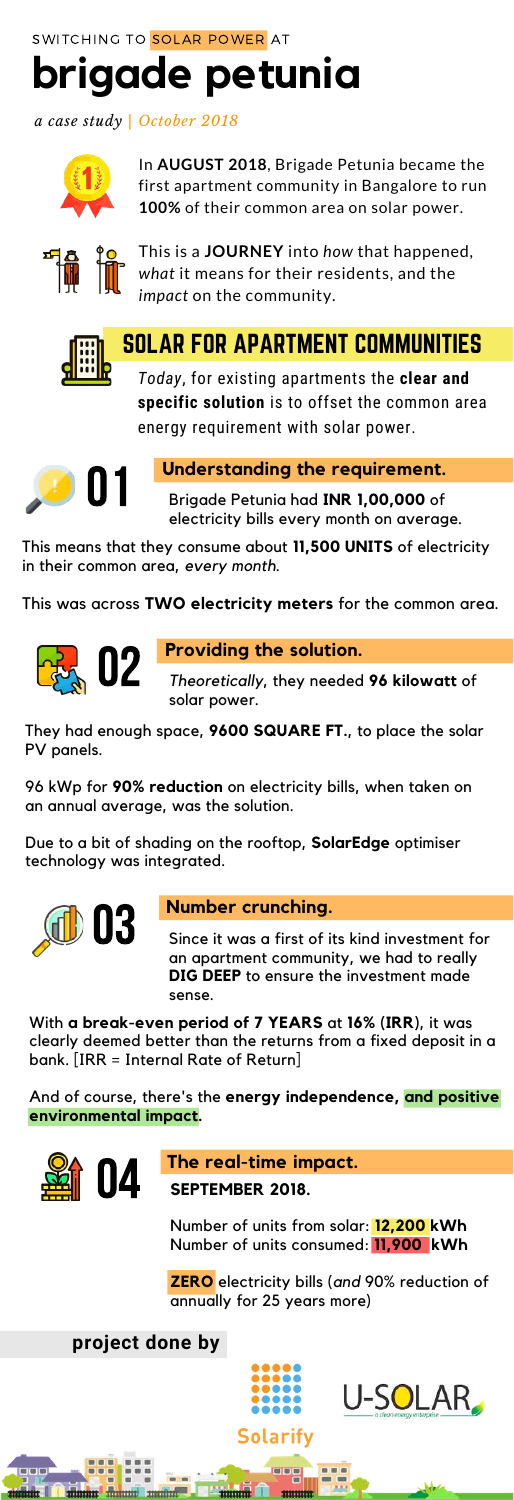

 $\begin{array}{l} \textcolor{red}{\textbf{0000}} \textcolor{red}{\textbf{000}} \textcolor{red}{\textbf{000}} \textcolor{red}{\textbf{000}} \textcolor{red}{\textbf{000}} \textcolor{red}{\textbf{000}} \textcolor{red}{\textbf{000}} \textcolor{red}{\textbf{000}} \textcolor{red}{\textbf{000}} \textcolor{red}{\textbf{000}} \textcolor{red}{\textbf{000}} \textcolor{red}{\textbf{000}} \textcolor{red}{\textbf{000}} \textcolor{red}{\textbf{000}} \textcolor{red}{\textbf{000}} \textcolor$ Solarify

<mark>Sol</mark>a

e tanto

**ON-GROUND VIEW**

## **SolarEdge INVERTER**

 $T11 - 4$ 

744